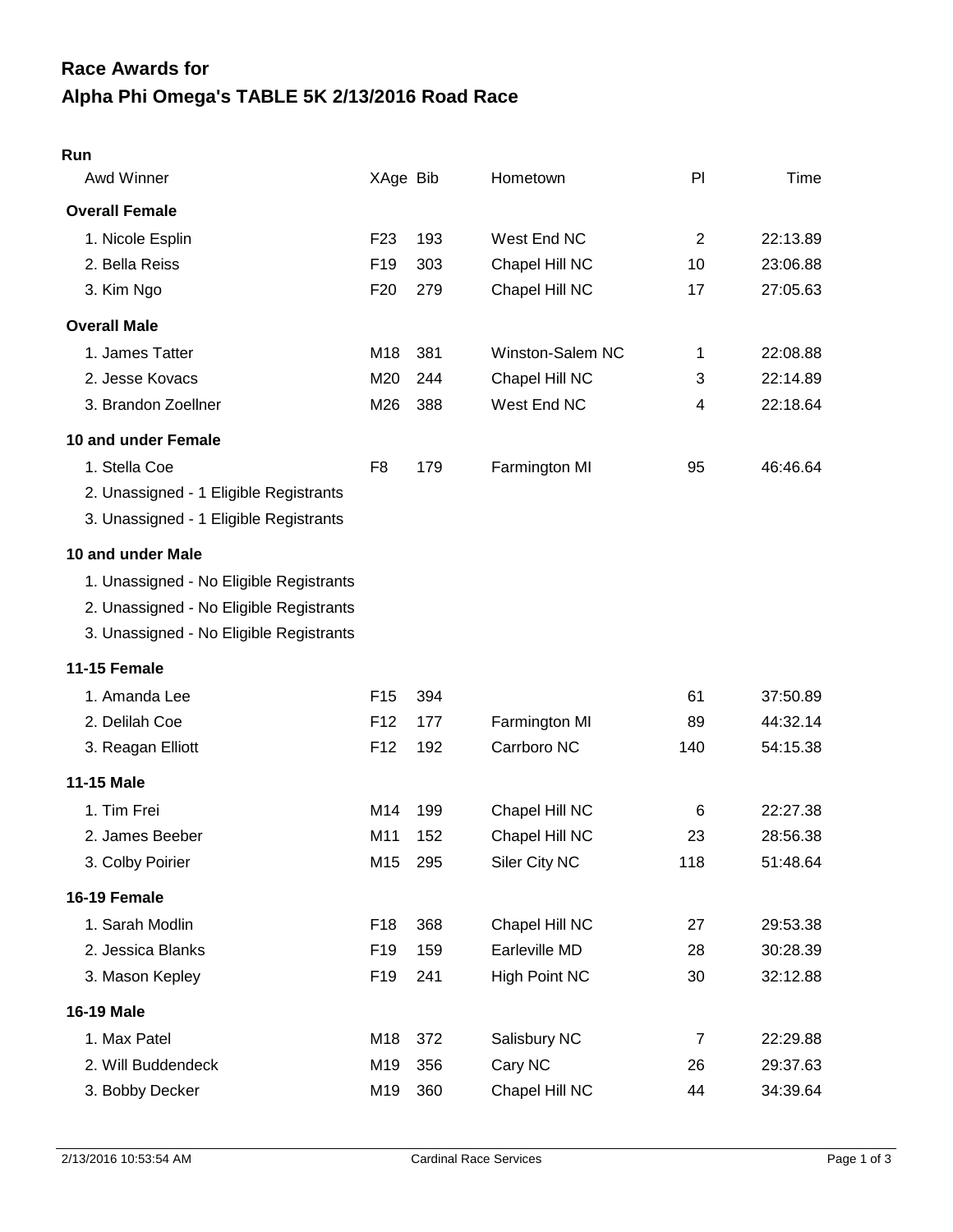## **20-29 Female**

| 1. abigail liles         | F <sub>20</sub> | 253 | Chapel Hill NC   | 20  | 27:21.90 |
|--------------------------|-----------------|-----|------------------|-----|----------|
| 2. Marissa O'Neill       | F <sub>20</sub> | 370 | Chapel Hill NC   | 22  | 28:08.14 |
| 3. Martha Isaacs         | F <sub>20</sub> | 233 | Chapel Hill NC   | 25  | 29:29.13 |
| 20-29 Male               |                 |     |                  |     |          |
| 1. Landon Mays           | M20             | 263 | Chapel Hill NC   | 9   | 22:37.38 |
| 2. John Chirikjian       | M20             | 402 | Chapel Hill NC   | 11  | 24:00.88 |
| 3. Matteo Binfare        | M26             | 156 | Chapel Hill NC   | 12  | 24:51.89 |
| <b>30-39 Female</b>      |                 |     |                  |     |          |
| 1. Maya Spichal          | F30             | 323 | Chapel Hill NC   | 33  | 33:15.13 |
| 2. Meredith Henderson    | F33             | 222 | Durham NC        | 60  | 37:48.64 |
| 3. Heather Morgan        | F36             | 274 | Chapel Hill NC   | 63  | 38:15.89 |
| 30-39 Male               |                 |     |                  |     |          |
| 1. Ernesto Perez-Chanona | M31             | 291 | Chapel Hill NC   | 70  | 38:50.25 |
| 2. Adam Shirey           | M33             | 316 | Youngstown OH    | 104 | 48:49.38 |
| 3. Eric Henderson        | M33             | 221 | Durham NC        | 106 | 48:57.39 |
| 40-49 Female             |                 |     |                  |     |          |
| 1. Shannon Moore         | F45             | 273 | Greensboro NC    | 84  | 42:46.39 |
| 2. Joy Elliott           | F40             | 191 | Carrboro NC      | 91  | 44:55.13 |
| 3. Lisa Coe              | F47             | 178 | Farmington MI    | 96  | 47:01.14 |
| 40-49 Male               |                 |     |                  |     |          |
| 1. Chris Holzer          | M47             | 229 | Chapel Hill NC   | 29  | 31:59.38 |
| 2. Miles Chatain         | M45             | 169 | Chapel Hill NC   | 32  | 32:56.38 |
| 3. James Dougherty       | M43             | 188 | Carrboro NC      | 80  | 40:18.83 |
| <b>50-59 Female</b>      |                 |     |                  |     |          |
| 1. Carol Scheible        | F <sub>53</sub> | 308 | Chapel Hill NC   | 50  | 35:49.89 |
| 2. Julie Allen           | F54             | 144 | Durham NC        | 112 | 51:16.88 |
| 3. Laurie Leadbetter     | F <sub>55</sub> | 249 | <b>DURHAM NC</b> | 113 | 51:17.13 |
| 50-59 Male               |                 |     |                  |     |          |
| 1. Russel Meade          | M56             | 401 |                  | 5   | 22:25.88 |
| 2. Ted Lamay             | M55             | 387 |                  | 8   | 22:30.88 |
| 3. Paul Bishop           | M52             | 158 | <b>GRAHAM NC</b> | 13  | 25:49.63 |

### **60-69 Female**

|  | 1. Unassigned - No Eligible Registrants |  |  |  |
|--|-----------------------------------------|--|--|--|
|--|-----------------------------------------|--|--|--|

2. Unassigned - No Eligible Registrants

3. Unassigned - No Eligible Registrants